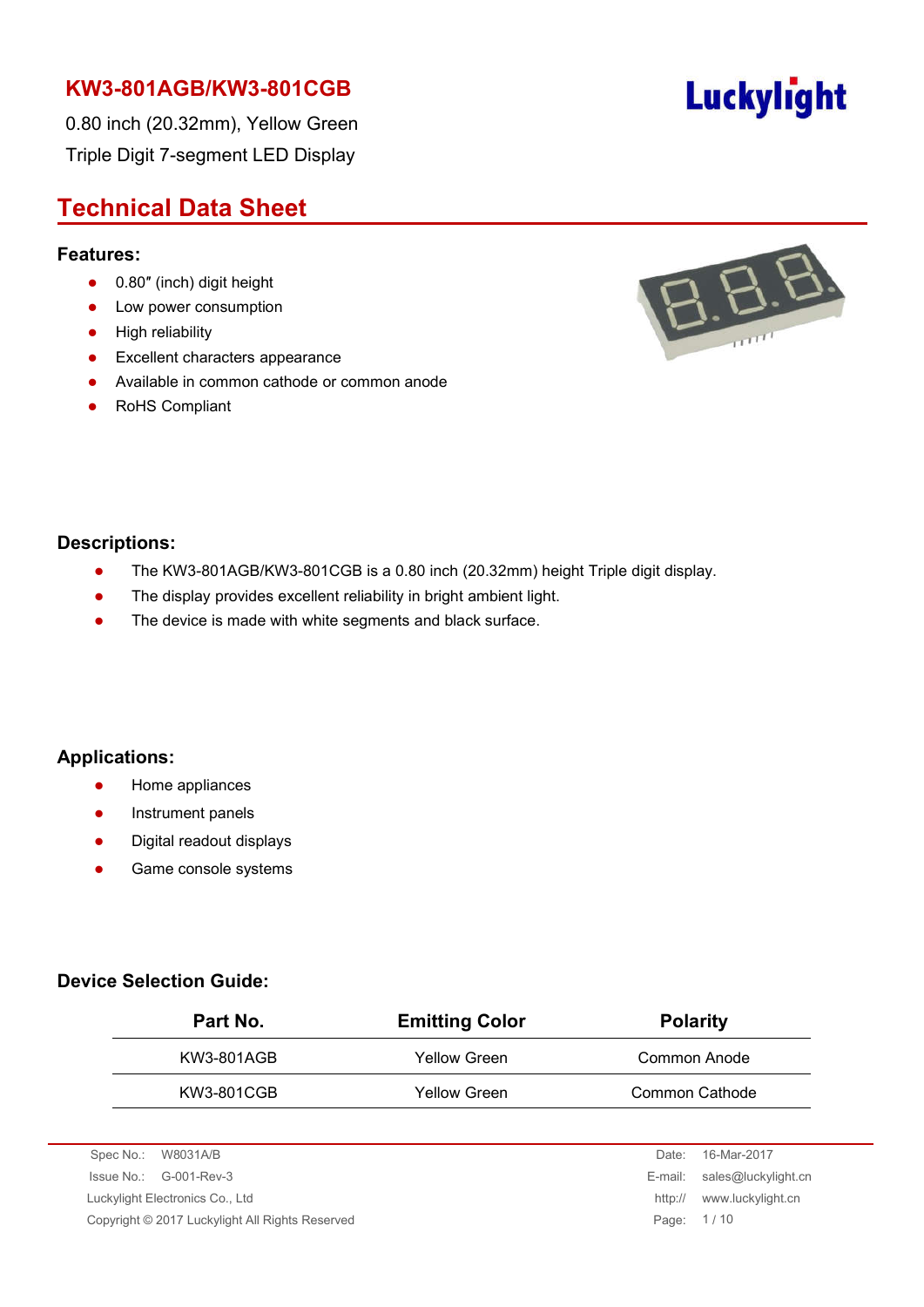

0.80 inch (20.32mm), Yellow Green Triple Digit 7-segment LED Display

# **Technical Data Sheet**

### **Package Dimension:**



Notes:

- 1. All dimensions are in millimeters (inches).
- 2. Tolerance is  $\pm$  0.25 mm (.010") unless otherwise noted.

| Spec No.: W8031A/B                              | Date:      | 16-Mar-2017                 |
|-------------------------------------------------|------------|-----------------------------|
| $\ssue No.: \left( G-001-Rev-3$                 |            | E-mail: sales@luckylight.cn |
| Luckylight Electronics Co., Ltd                 |            | http:// www.luckylight.cn   |
| Copyright © 2017 Luckylight All Rights Reserved | Page: 2/10 |                             |
|                                                 |            |                             |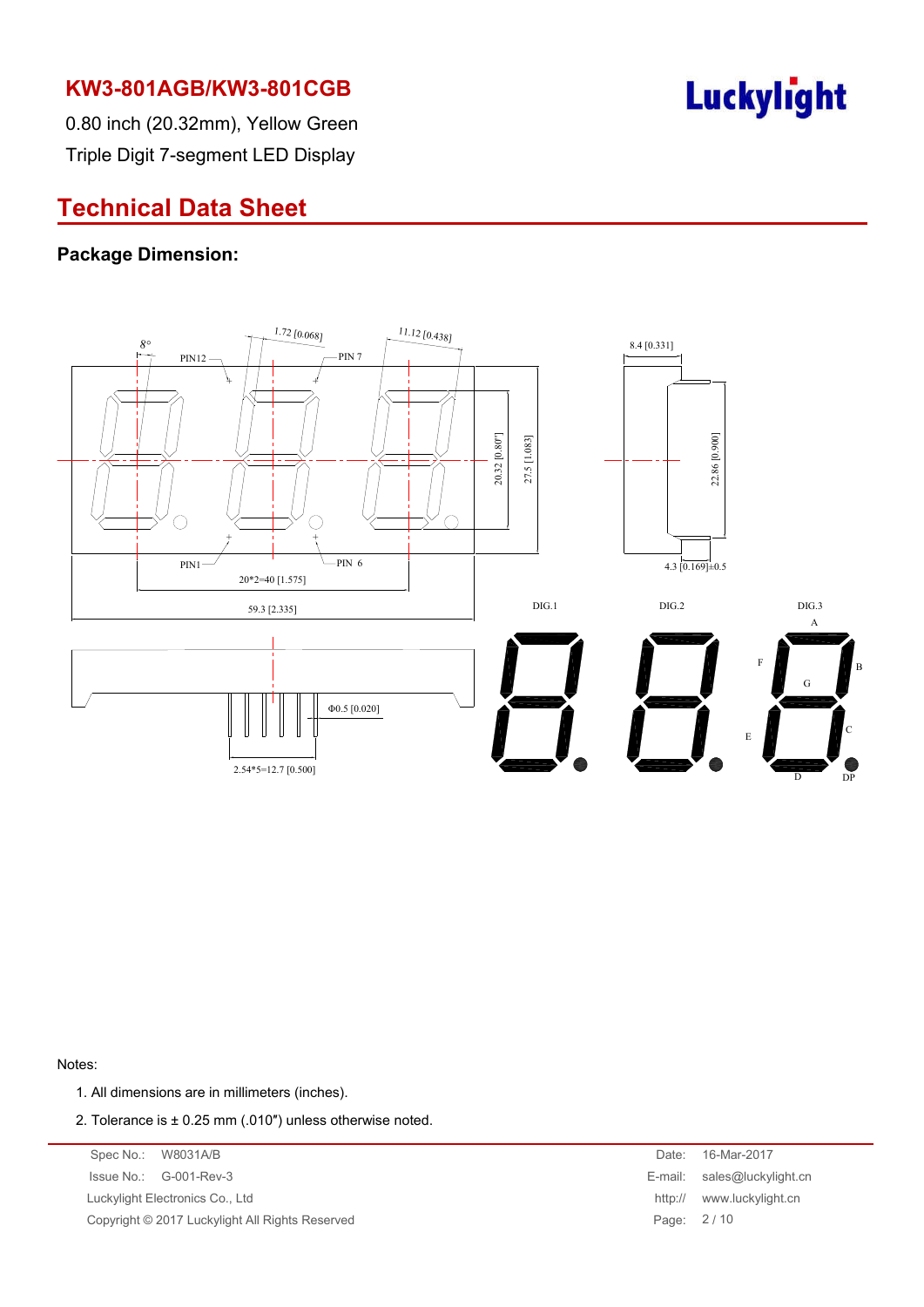

0.80 inch (20.32mm), Yellow Green Triple Digit 7-segment LED Display

# **Technical Data Sheet**

### **Internal Circuit Diagram:**

#### Internal Circuit Diagram (Common Anode)



#### KW3-801AGB

Internal Circuit Diagram (Common Cathode)

KW3-801CGB  $12$  (COM)  $\frac{9}{(COM)}$  $8$  (COM) 12 9 8 DIG.1 DIG.2 DIG.3 ≭  $D$   $E$   $F$   $G$   $DF$ A B C D E F G DP A B C D E  $F | G | DP | A | B | C$ 6 NO CONNECT11 7 4 2 1 10 5 3

Spec No.: W8031A/B Date: 16-Mar-2017 Issue No.: G-001-Rev-3 E-mail: sales@luckylight.cn Luckylight Electronics Co., Ltd **http:// www.luckylight.cn** Copyright © 2017 Luckylight All Rights Reserved **Page: 3/10** Page: 3/10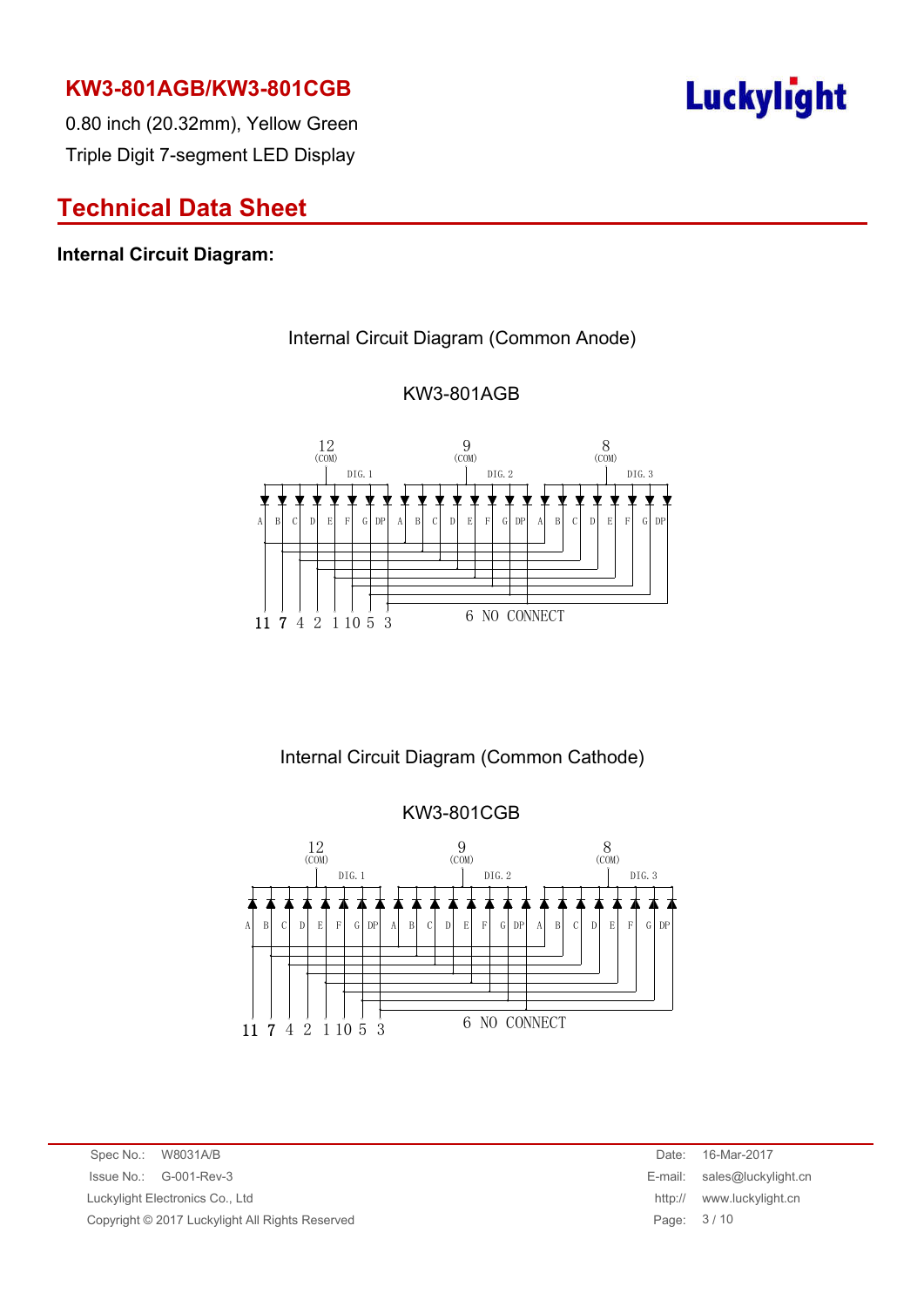

0.80 inch (20.32mm), Yellow Green Triple Digit 7-segment LED Display

# **Technical Data Sheet**

### **Absolute Maximum Ratings at Ta=25**℃

| <b>Parameters</b>                                                        | Symbol                                          | <b>Max</b>                         | <b>Unit</b> |  |
|--------------------------------------------------------------------------|-------------------------------------------------|------------------------------------|-------------|--|
| Power Dissipation Per Segment                                            | $P_d$                                           | 48                                 | mW          |  |
| Peak Forward Current Per Segment<br>(1/10 Duty Cycle, 0.1ms Pulse Width) | <b>IFP</b>                                      | 100                                | mA          |  |
| Forward Current Per Segment                                              | IF.                                             | 20                                 | mA          |  |
| Reverse Voltage Per Segment                                              | $\mathsf{V}_\mathsf{R}$                         | 5                                  | v           |  |
| <b>Operating Temperature Range</b>                                       | $\mathsf{T}_{\mathsf{opr}}$                     | -40 $\degree$ C to +80 $\degree$ C |             |  |
| Storage Temperature Range                                                | $\mathsf{T}_{\textsf{stg}}$                     | -40 $\degree$ C to +85 $\degree$ C |             |  |
| <b>Soldering Temperature</b>                                             | $\mathsf{T}_{\mathsf{s} \mathsf{l} \mathsf{d}}$ | $260^{\circ}$ C for 5 Seconds      |             |  |

### **Electrical Optical Characteristics at Ta=25**℃

| <b>Parameters</b>                 | Symbol              | Min. | Typ. | Max. | Unit | <b>Test Condition</b> |
|-----------------------------------|---------------------|------|------|------|------|-----------------------|
|                                   | I٧                  | 5.0  | 10.0 |      | mcd  | $IF=10mA$ (Note a)    |
| Average Luminous Intensity        |                     | 10.0 | 20.0 |      | mcd  | $IF=20mA$ (Note a)    |
| Luminous Intensity Matching Ratio | $I_{v-m}$           |      |      | 2:1  |      | $IF = 10mA$           |
| Peak Emission Wavelength          | λp                  |      | 575  |      | nm   | $IF = 20mA$           |
| Dominant Wavelength               | λd                  | ---  | 572  |      | nm   | $IF=20mA$ (Note b)    |
| Spectral Line Half-Width          | $\triangle \lambda$ |      | 20   |      | nm   | $IF = 20mA$           |
| Forward Voltage Per Segment       | VF                  |      | 2.0  | 2.4  | v    | $IF = 20mA$           |
| Reverse Current Per Segment       | IR                  |      |      | 50   | μA   | $VR=5V$               |

Notes:

- a. Luminous intensity is measured with a light sensor and filter combination that approximates the CIE eye-response curve.
- b. The dominant wavelength (λd) is derived from the CIE chromaticity diagram and represents the single wavelength which defines the color of the device.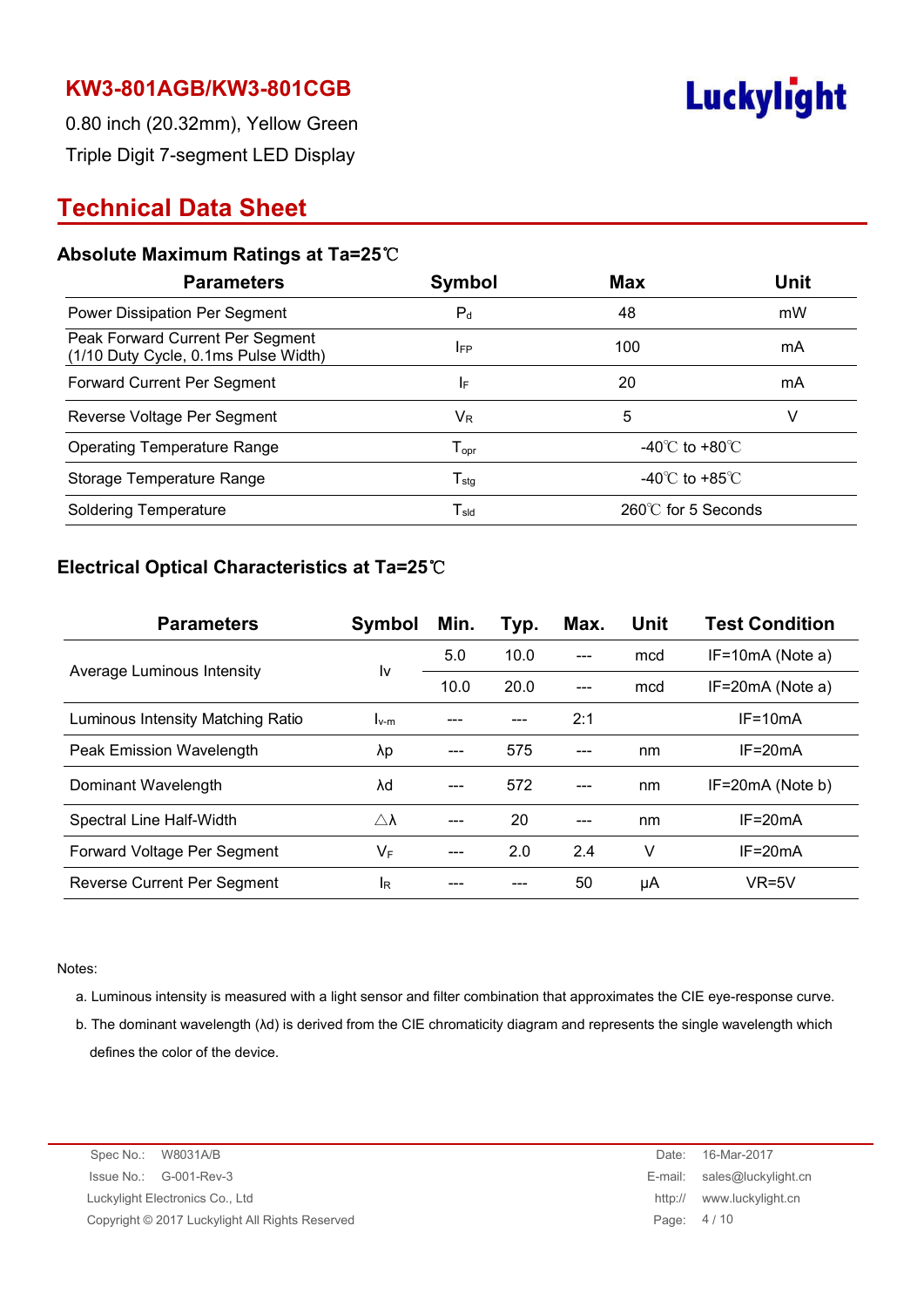

0.80 inch (20.32mm), Yellow Green Triple Digit 7-segment LED Display

# **Technical Data Sheet**

### **Typical Electrical / Optical Characteristics Curves (25**℃ **Ambient Temperature Unless Otherwise Noted)**



Spec No.: W8031A/B Date: 16-Mar-2017 Issue No.: G-001-Rev-3 E-mail: sales@luckylight.cn Luckylight Electronics Co., Ltd **http:// www.luckylight.cn** http:// www.luckylight.cn Copyright © 2017 Luckylight All Rights Reserved **Page: 5** / 10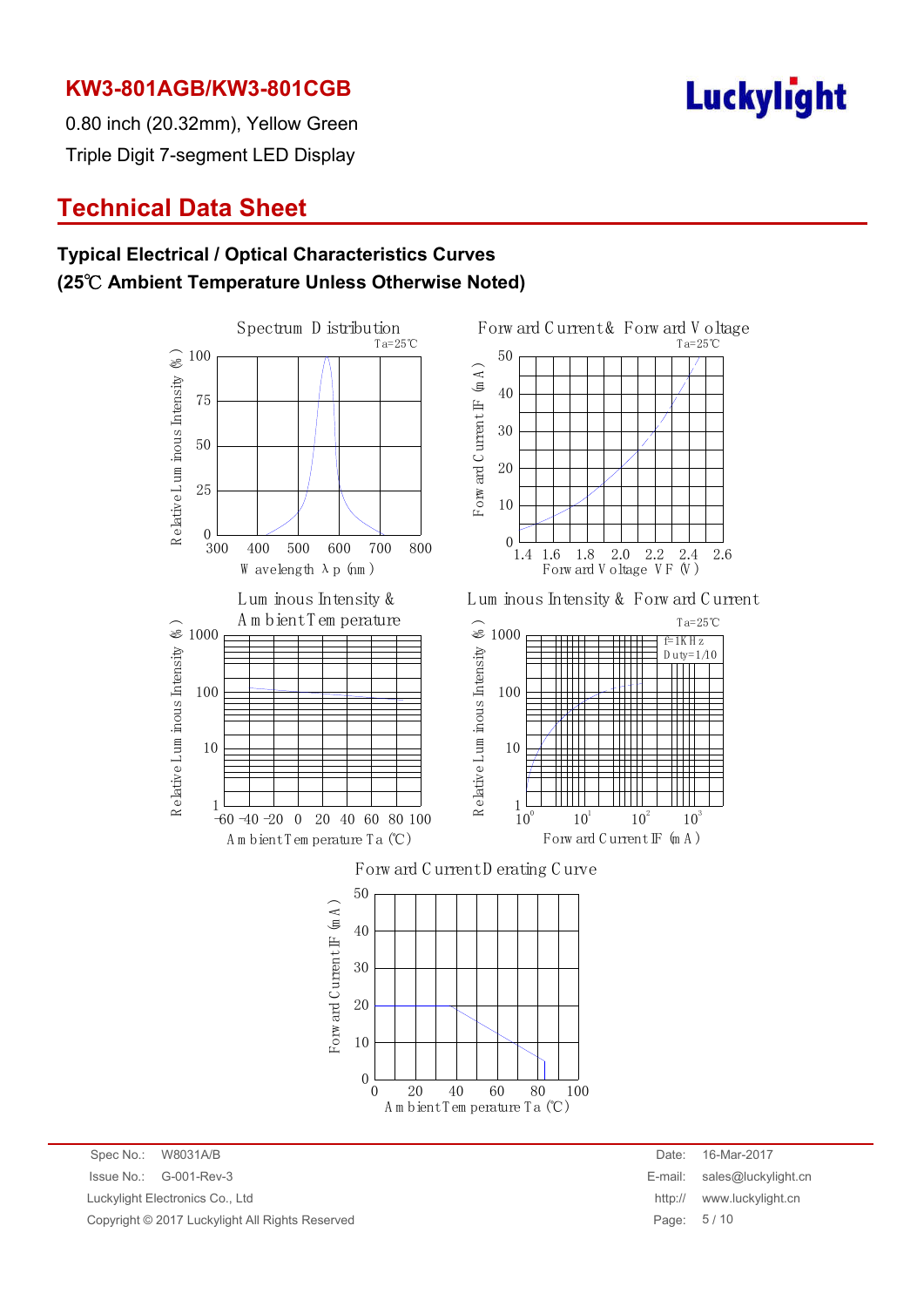

0.80 inch (20.32mm), Yellow Green Triple Digit 7-segment LED Display

# **Technical Data Sheet**

### **Packing & Label Specifications:**



| Spec No.: W8031A/B                              | Date:      | 16-Mar-2017                 |
|-------------------------------------------------|------------|-----------------------------|
| $\ssue No.: \, G-001-Rev-3$                     |            | E-mail: sales@luckylight.cn |
| Luckylight Electronics Co., Ltd                 | http://    | www.luckylight.cn           |
| Copyright © 2017 Luckylight All Rights Reserved | Page: 6/10 |                             |
|                                                 |            |                             |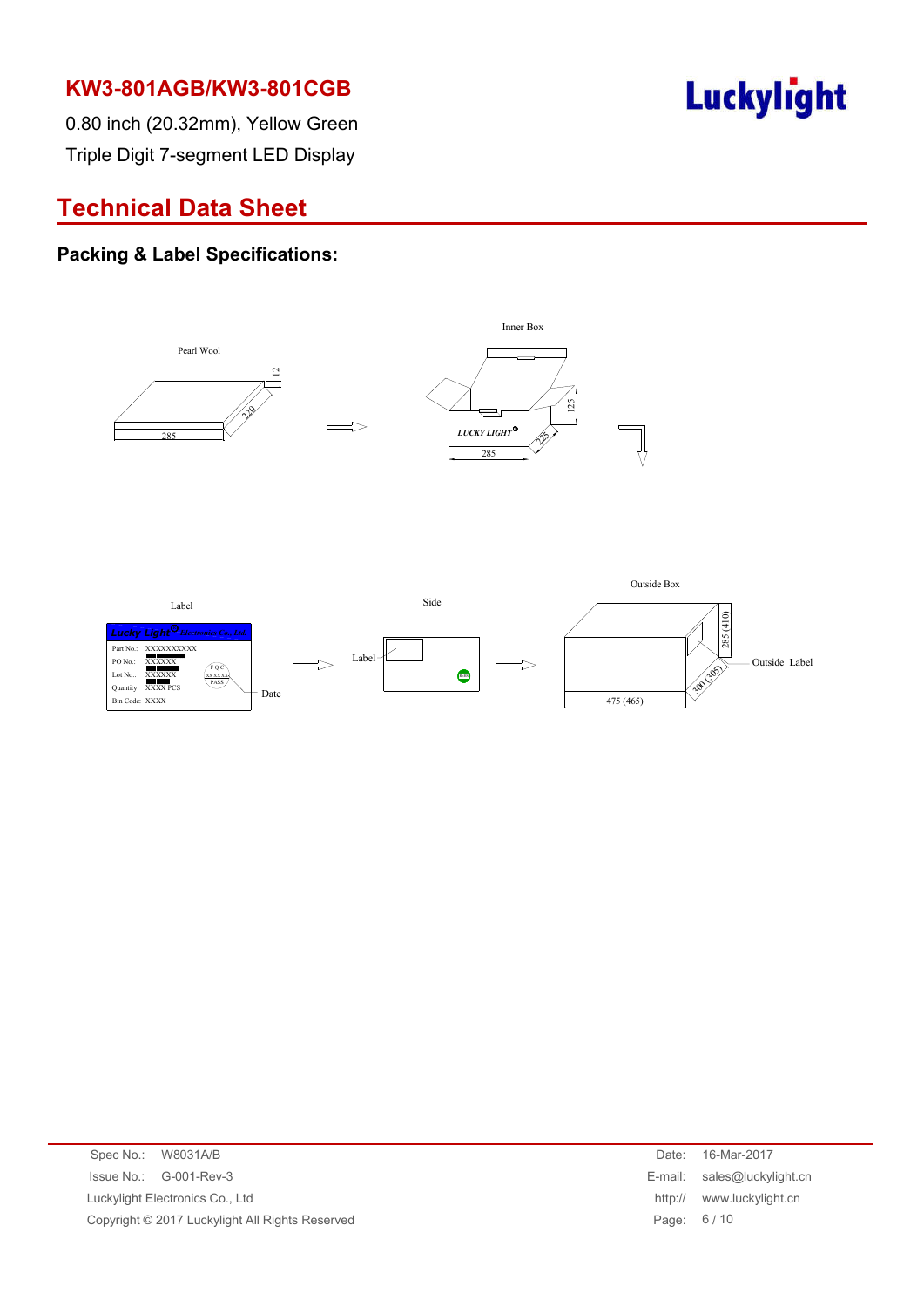

0.80 inch (20.32mm), Yellow Green Triple Digit 7-segment LED Display

## **Technical Data Sheet**

#### **Terms and conditions for the usage of this document:**

- a. The information included in this document reflects representative usage scenarios and is intended for technical reference only.
- b. The part number, type, and specifications mentioned in this document are subject to future change and improvement without notice. Before production usage customer should refer to the latest datasheet for the updated specifications.
- c. When using the products referenced in this document, please make sure the product is being operated within the environmental and electrical limits specified in the datasheet. If customer usage exceeds the specified limits, Luckylight will not be responsible for any subsequent issues.
- d. The information in this document applies to typical usage in consumer electronics applications. If customer's application has special reliability requirements or have life-threatening liabilities, such as automotive or medical usage, please consult with Luckylight representative for further assistance.
- e. The contents and information of this document may not be reproduced or re-transmitted without permission by Luckylight.
- f. Over-current-proof
- Customer must apply resistors for protection, otherwise slight voltage shift will cause big current change (Burn out will happen).

g. Storage

- 1. Before opening the package, the LEDs should be kept at 30℃or less and 80%RH or less.
- 2. The LEDs should be used within a year.
- 3. After opening the package, the LEDs should be kept at 30℃or less and 60%RH or less.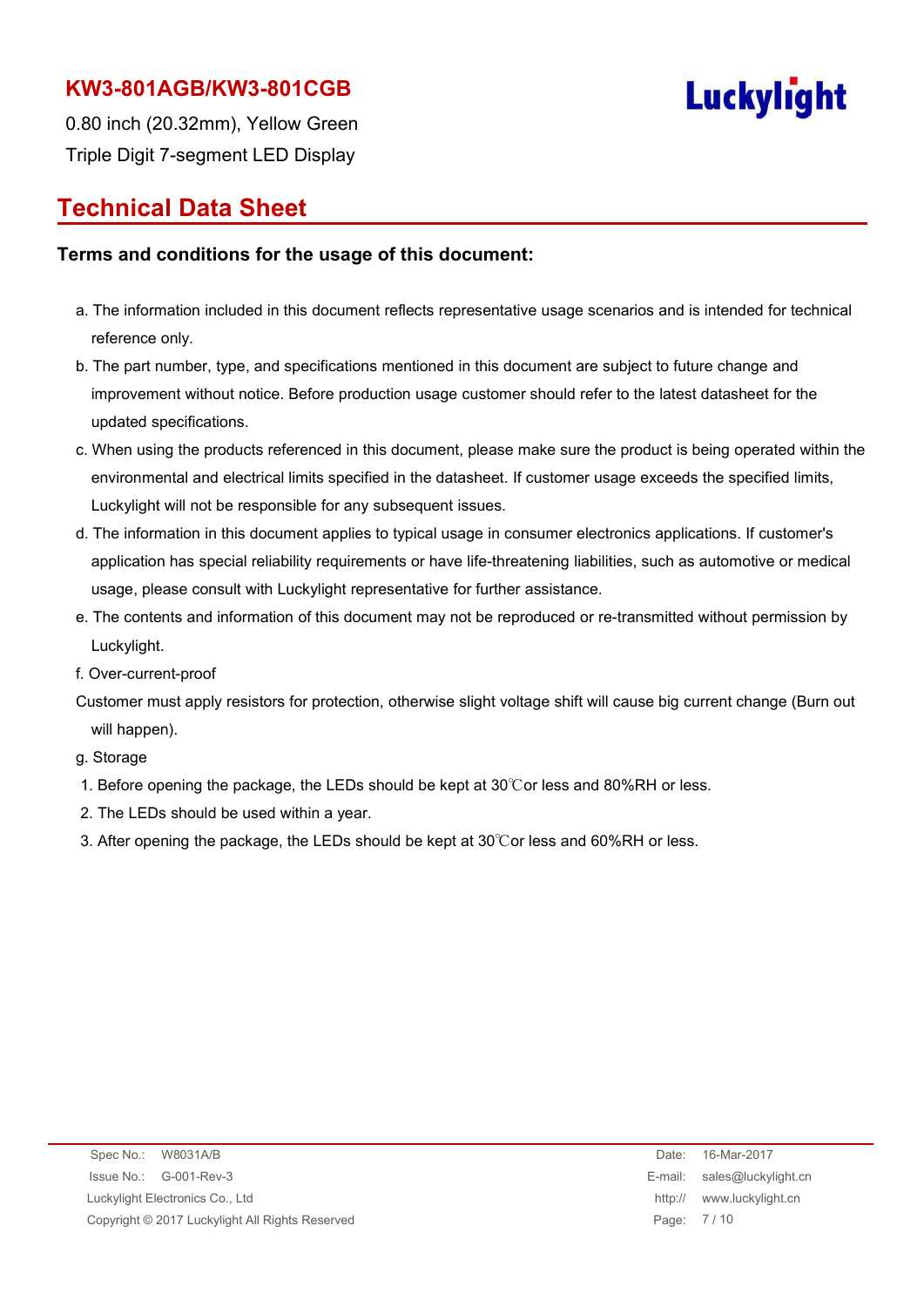

0.80 inch (20.32mm), Yellow Green Triple Digit 7-segment LED Display

# **Technical Data Sheet**

### **Through Hole Display Mounting Method**

#### **Lead Forming:**

- 1. Do not bend the component leads by hand without proper tools.
- 2. The leads should be bent by clinching the upper part of the lead firmly such that the bending force Is not exerted on the plastic body.



#### **Installation:**

- 1. The installation process should not apply stress to the lead terminals.
- 2. When inserting for assembly, ensure the terminal pitch matches the substrate board's hole pitch to prevent spreading or pinching the lead terminals.



3. The component shall be placed at least 5mm from edge of PCB to avoid damage caused excessive heat during wave soldering.



Spec No.: W8031A/B Date: 16-Mar-2017 Issue No.: G-001-Rev-3 Luckylight Electronics Co., Ltd. Copyright © 2017 Luckylight All Rights Reserved

| Date:   | 16-Mar-2017         |
|---------|---------------------|
| E-mail: | sales@luckylight.cn |
| http:// | www.luckylight.cn   |
| Page:   | 8/10                |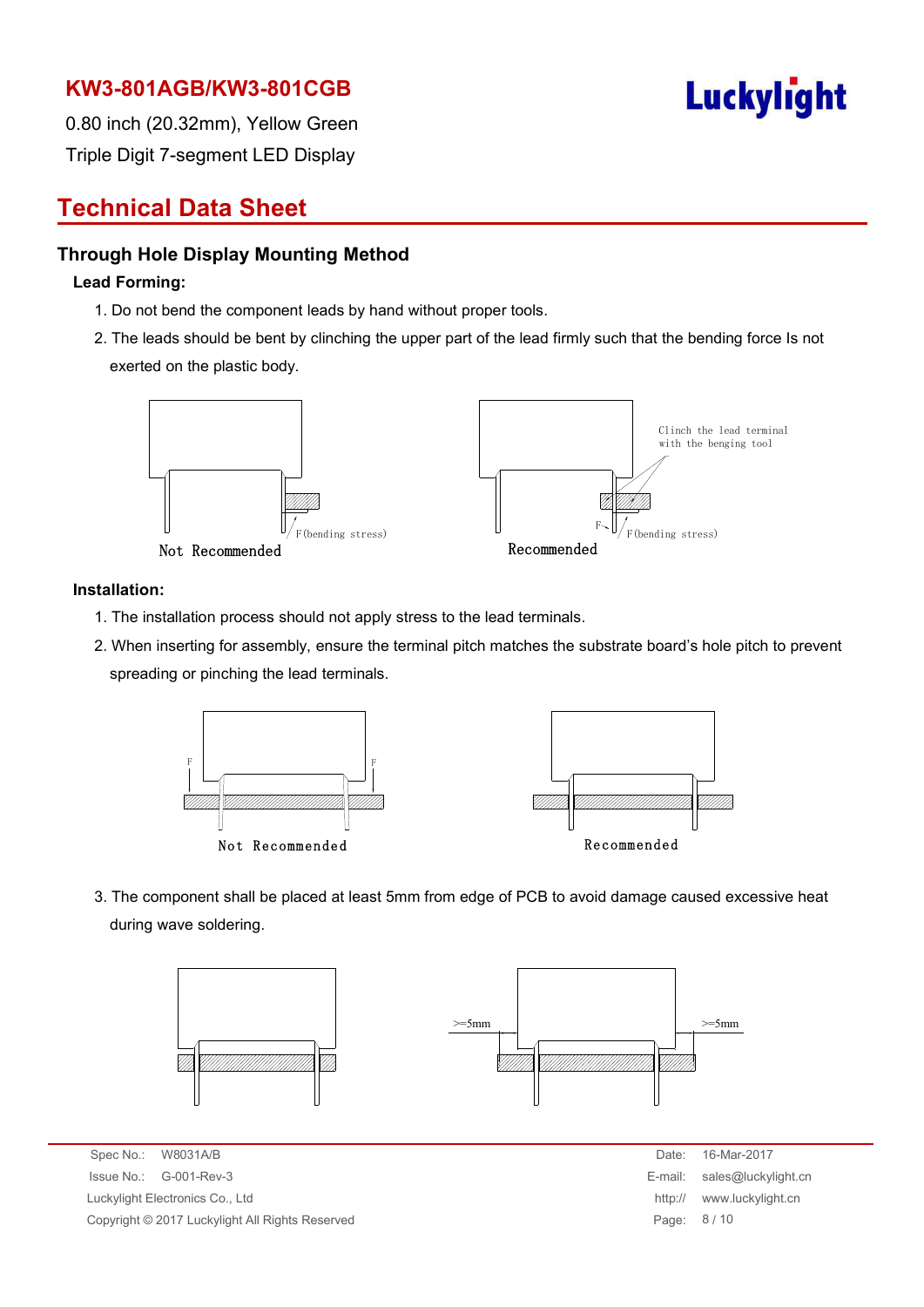

0.80 inch (20.32mm), Yellow Green Triple Digit 7-segment LED Display

# **Technical Data Sheet**



#### **Notes:**

- 1. Recommend pre-heat temperature of 105℃ or less (as measured with a thermocouple attached to the LED pins) prior to immersion in the solder wave with a maximum solder bath temperature of 260℃.
- 2. Peak wave soldering temperature between  $245^{\circ}\text{C} \sim 255^{\circ}\text{C}$  for 3 sec (5 sec max).
- 3. Do not apply stress to the epoxy resin while the temperature is above 85℃.
- 4. Fixtures should not incur stress on the component when mounting and during soldering process.
- 5. SAC 305 solder alloy is recommended.
- 6. No more than one wave soldering pass.
- 7. During wave soldering, the PCB top-surface temperature should be kept below 105℃.

#### **Soldering General Notes:**

- 1. Through-hole displays are incompatible with reflow soldering.
- 2. If components will undergo multiple soldering processes, or other processes where the omponents may be subjected to intense heat, please check with luckylight for compatibility.